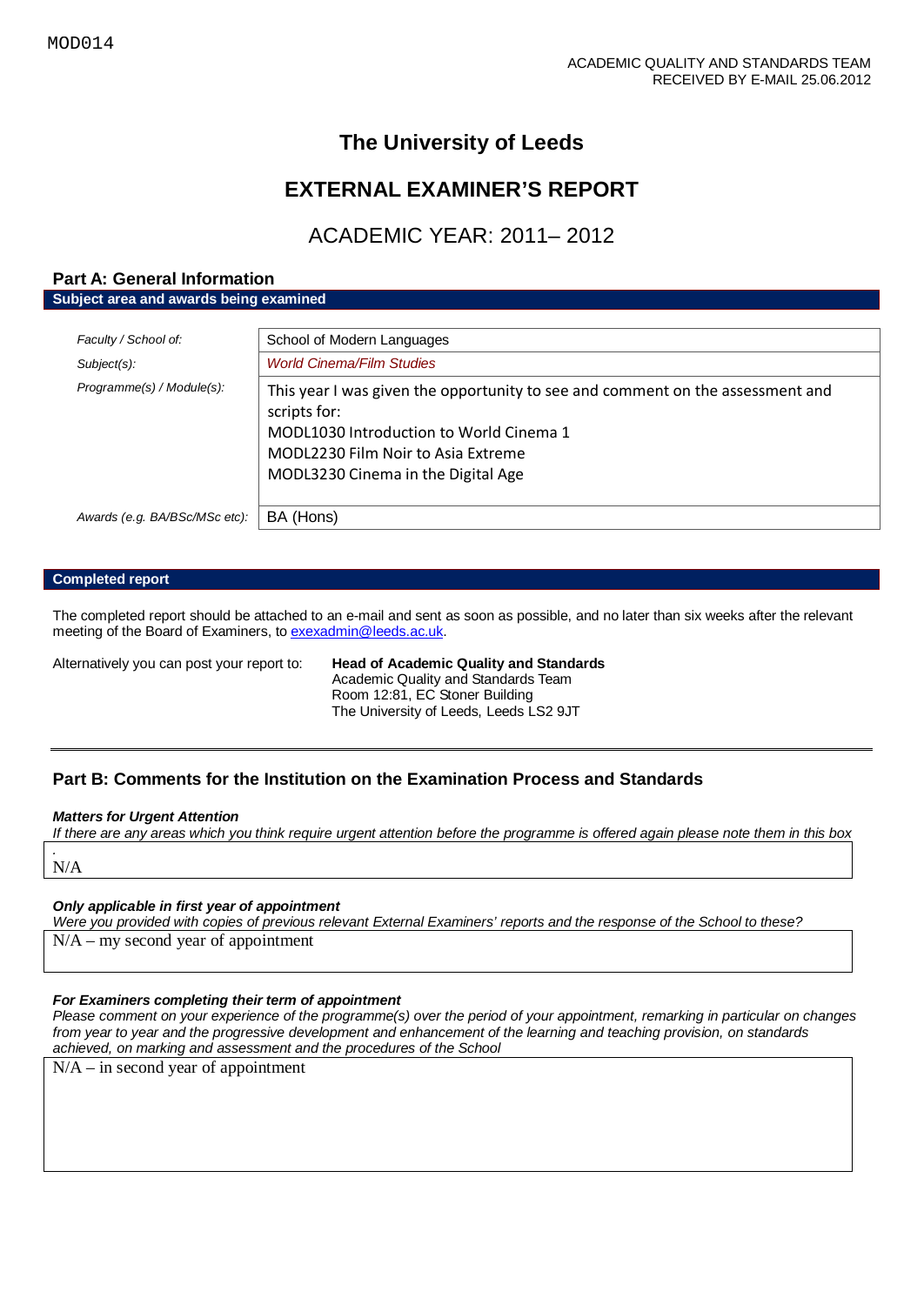#### **Standards**

- **1. Please indicate the extent to which the programme Aims and Intended Learning Outcomes (ILOs) were commensurate with the level of the award**
	- *The appropriateness of the Intended Learning Outcomes for the programme(s)/modules and of the structure and content of the programme(s);*
	- *The extent to which standards are appropriate for the award or award element under consideration.*

This is another good year with a wide range of grades achieved across all modules – the full range of marking has been used throughout, in some cases from 20-80%, and fully deserved across this scale. Where appropriate the penalty system (as clearly indicated on the essay submission sheet) has also been applied and fairly used. From the evidence of assessments that I have seen and discussions with teaching staff, there appear to be high levels of teaching and interaction amongst staff and students pertaining to subject study matters. The learning outcomes and assessment are clear and the standards are more than appropriate for the award.

- **2. Did the Aims and ILOs meet the expectations of the national subject benchmark (where relevant)?**
	- *The comparability of the programme(s) with similar programme(s) at other institutions and against national benchmarks and the Framework for Higher Education Qualifications.*

Yes. From the evidence of work that I have seen, communications with staff over email and discussions in person, the subject benchmarks are all being met in line with competitor institutions.

- **3. Please comment on the assessment methods and the appropriateness of these to the ILOs**
	- *The design and structure of the assessment methods, and the arrangements for the marking of modules and the classification of awards;*

• *The quality of teaching, learning and assessment methods that may be indicated by student performance.* There is a good range of assessment methods in use and these are all more than satisfactory. From my last year's observations re the marking process (especially by GTAs, Teaching Fellows or early career Lecturers), these appear to have been addressed and smoothed over and marks and feedback were clear. Once again, the use of the qualified internal moderator for each unit is an excellent quality control procedure and she/he is doing their job well.

- **4. Were students given adequate opportunity to demonstrate their achievement of the Aims and ILOs?**
	- *The academic standards demonstrated by the students and, where possible, their performance in relation to students on comparable courses;*
	- *The strengths and weaknesses of the students as a cohort.*

Yes. There is a range of assessments and a good variety of testing questions at the appropriate levels from years 1 to 3.

#### **5. For Examiners responsible for programmes that include clinical practice components, please comment on the learning and assessment of practice components of the curriculum**  $N/A$

## **6. Please comment on the nature and effectiveness of enhancements to the programme(s) and modules since the previous year**

*It would be particularly helpful if you could also identify areas of good practice which are worthy of wider dissemination.*  There is a sustained and continued through-line noticeable across all modules where the programme is brought together through a committed focus on questioning, interrogating and analysing all cinemas through a polycentric framework. This year during my visit I also had access to view on campus the on-line Blackboard system that staff and students are using and this also confirms my point here.

#### **7. Please comment on the influence of research on the curriculum and learning and teaching** *This may include examples of curriculum design informed by current research in the subject; practice informed by research;*

*students undertaking research.*  As from last year - all staff teaching on this programme are active researchers publishing at national and international levels. From the course handbooks, reading lists and essays and exams, there

was evidence of staff engaging not only with their own work in the field, but also as their own work dialogues and critiques established orthodoxies in the fields of film studies and world cinema.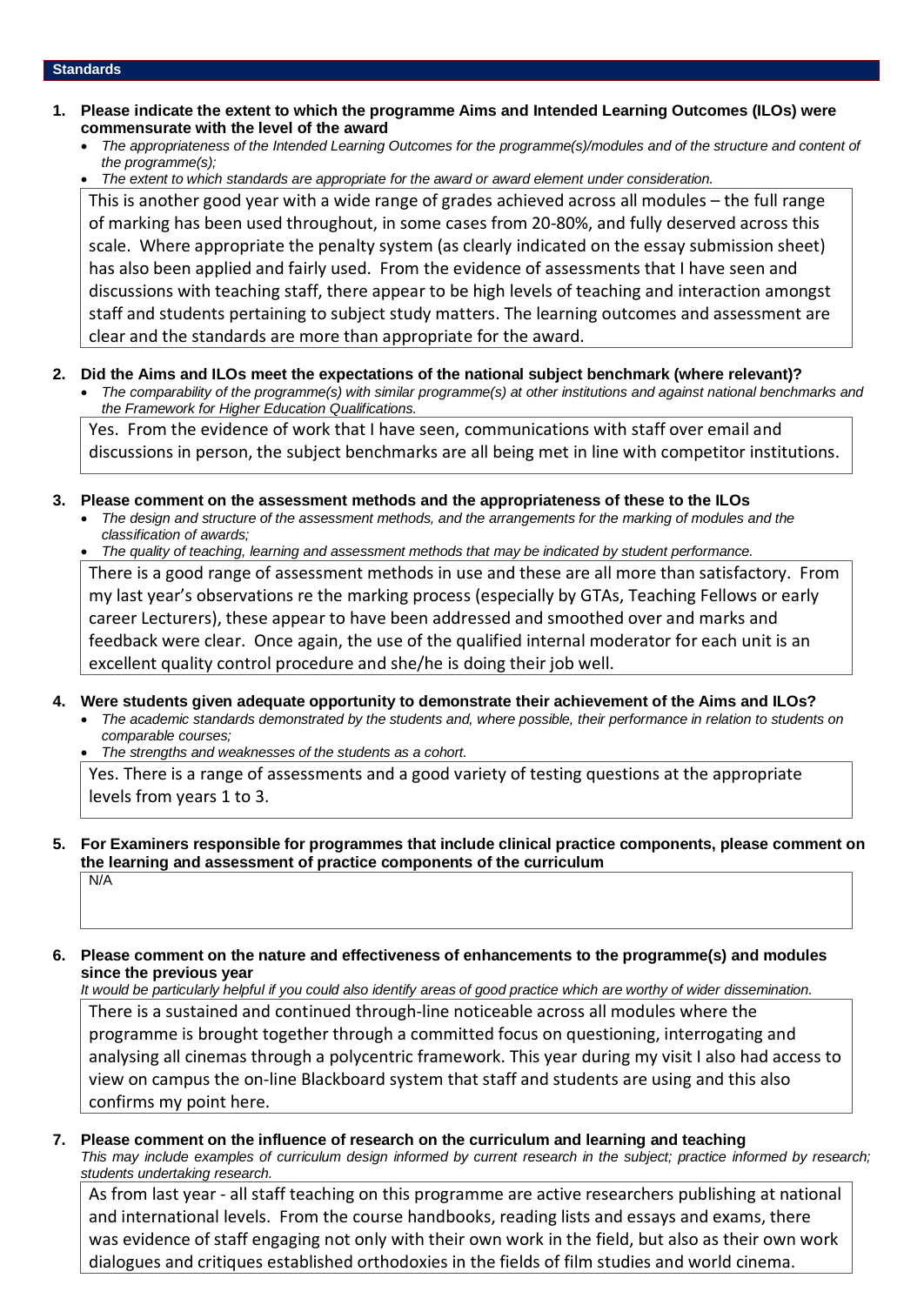There is also opportunity for young researchers and PhD students to make an active contribution to the teaching and assessment of the courses on offer.

## **For Examiners involved in mentoring arrangements**

**8. If you have acted as a mentor to a new External Examiner or have received mentor support please comment here on the arrangements**

N/A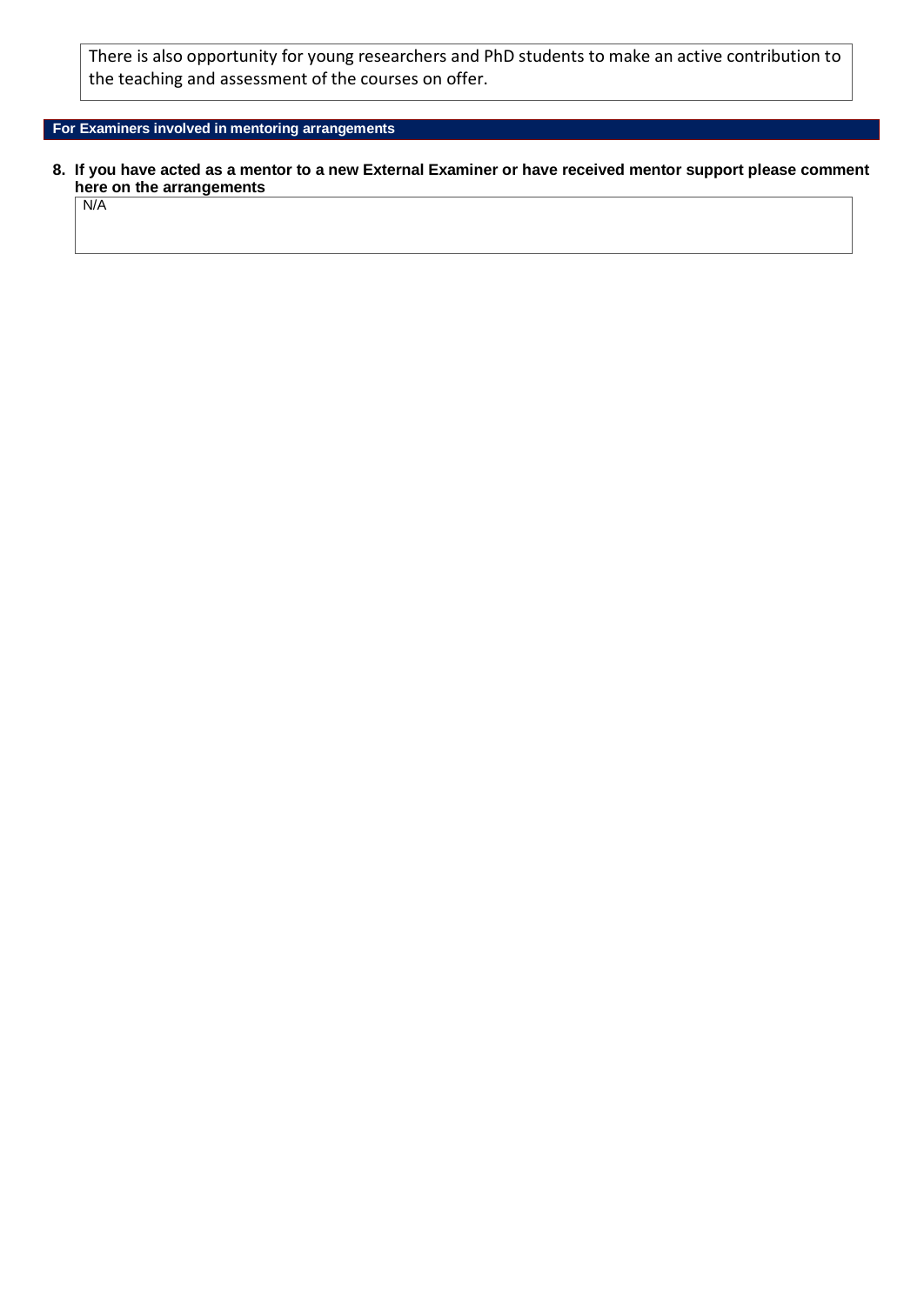- **9. The University and its Schools provide guidance for External Examiners as to their roles, powers and responsibilities. Please indicate whether this material was sufficient for you to act effectively as an External Examiner.**
	- *Whether External Examiners have sufficient access to the material needed to make the required judgements and whether they are encouraged to request additional information.*

Yes. I received all material in good time and my comments and feedback were all taken up collegially. Next year I will spend some more time going through the on-line course materials on Blackboard to see how and in what ways this is being presented and delivered to students.

- **10. Did you receive appropriate documentation relating to the programmes and/or parts of programmes for which you have responsibility, e.g. programme specifications or module handbooks, marking criteria?**
	- *The coherence of the policies and procedures relating to External Examiners and whether they match the explicit roles they are asked to perform.*

Yes, as above.

**11. Were you provided with all draft examination papers/assessments? Was the nature and level of the questions appropriate? If not, were suitable arrangements made to consider your comments?**

No – this year no draft exam questions or assessment papers were run by me. I am not sure why this was the case.

**12. Was sufficient assessed / examined work made available to enable you to have confidence in your evaluation of the standard of student work? Were the scripts clearly marked/annotated?** 

Yes

**13. Was the choice of subjects for dissertations appropriate? Was the method and standard of assessment appropriate?**

I did not see or assess any dissertations.

**14. Were the administrative arrangements satisfactory for the whole process, including the operation of the Board of Examiners? Were you able to attend the meeting? Were you satisfied with the recommendations of the Board?**

Yes

**15. Were appropriate procedures in place to give due consideration to mitigating circumstances and medical evidence?**

This must have taken place at another meeting as we did not raise this or discuss this at the Exam Board.

#### **Other comments**

**Please use this box if you wish to make any further comments not covered elsewhere on the form**

I am listing here my observations and suggestions for improvement during the course of the next academic year. These were all raised and discussed with staff at the exam board and are based on my observations and reading of material relating to an overview of the work that I saw, and in terms of curriculum development and also quality assurance.

1. In year 1 all students are rightly introduced to and grounded in a formal close textual analysis of films as texts with their own form and languages, genres and periods etc. However, looking at the assessment scripts of years 2 and 3 this year, in more than half of the work that I read there appeared to be more a focus on social and cultural studies readings of the films and less so on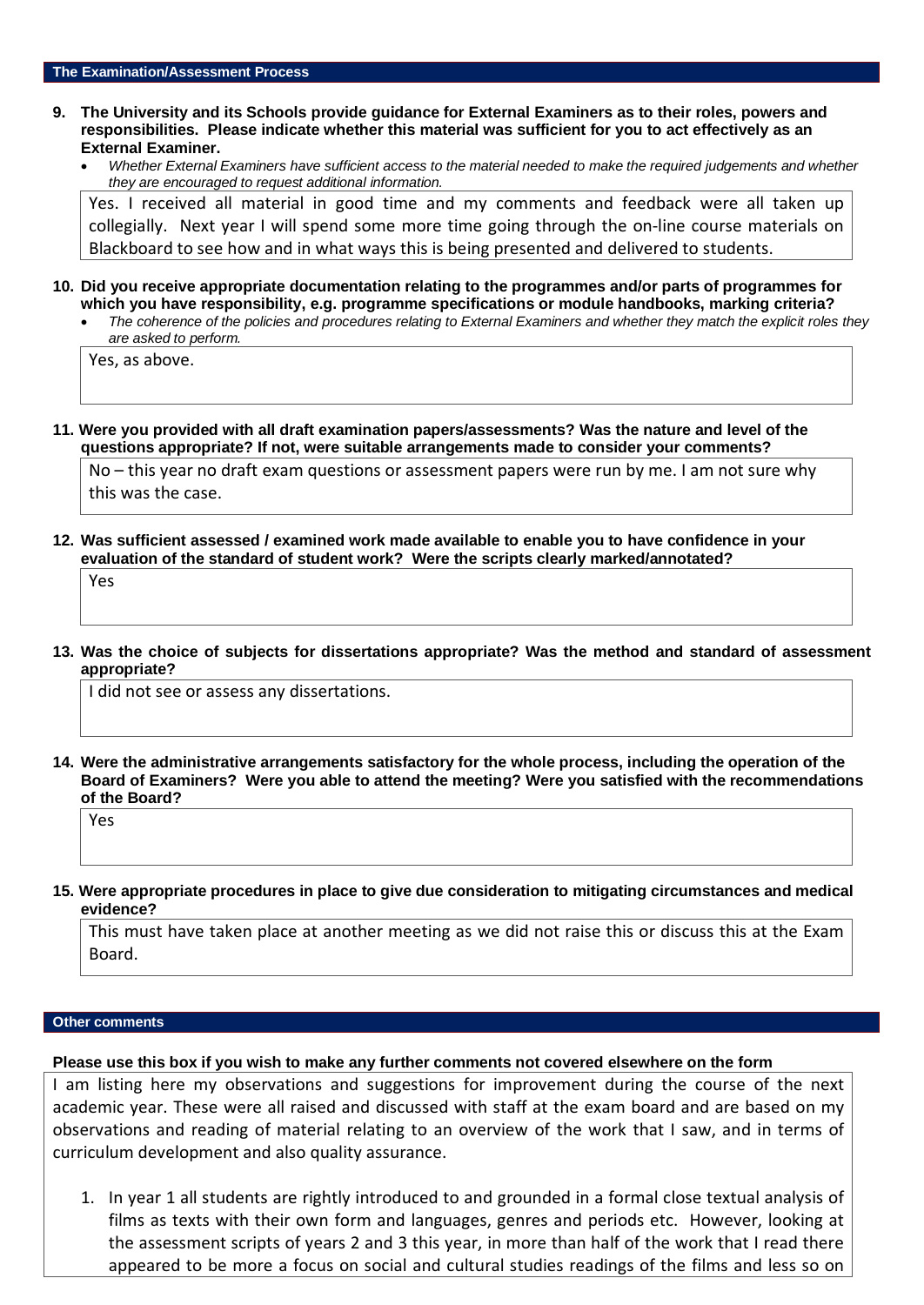the formal close scene analyses. This might well have to do with students taking the level 2 and 3 courses from outside the home Dept or Subject Area, and the levels of social and cultural studies readings in most cases were also very good, but I would still expect them to be engaging with formal close sequence analysis and being assessed on that. There is perhaps a case here for embedding from the outset in the marking criteria or the rubric of the course handbooks for these courses that students are expected to and will be assessed on close analysis as well. If new students are unfamiliar with this method or seem to have become relaxed or forgetful about it by the second or third year, they need to be re-engaged with this during the study of these courses. This will help to ensure coherence and a through line to one of the distinctive features of the Leeds programme, where film and cultural theory is also articulated alongside the formal textual properties of films as film.

- 2. We discussed the Personal Development Boxes and Feedback Action Plan and this was another excellent quality assurance and student developmental feature which I feel adds real value to the student teaching and learning experience. However, there needs to be consistency with the PDBoxes as some staff were ticking this on the feedback sheets and others were not. I was provided with one course unit student questionnaire evaluation result for the MODL2230 Film Noir to Asia Extreme course. Overall, this course received positive and excellent student feedback. It was interesting to note on the results and feedback for Q.9 about library resources that this was the question that got the most 'neither agree/nor disagree' or least favourable scoring. I do not know how this compares with the same question on other course unit feedback questionnaires, as I did not see others, but might this raise an issue for pause and reflection as to why this scoring? Are our contemporary cohort of students using the library and its resources very differently now as to a few years ago, not least due to on-line access and resources? How, if at all, are Leeds colleagues working with Library colleagues on course delivery and in what ways might we engage our students with the library in useful and meaningful ways? Or do we need to ask a new set of questions about the role and place of the University library in our undergraduate teaching and learning experience?
- 3. I found the Leeds policy or guidelines on borderline marks confusing and frustrating. It was explained to me by the current Assessments/Exams Officer that marks of 59 or 69 were the first set or run of marks in a 2.1/upper second or first class degree boundary respectively, i.e. that a 59 was not the top end of a 2.2 but the first mark in the 2.1 category. At Manchester and at the University of Exeter (where I was External Examiner before Leeds, 2007-2010), I am not aware of the same kind of grading. This could also work against the student if employers or funding agencies ask for a transcript breakdown and in fact see a run of 59s or 69s on the profile but that this equates to a 2.1 or first respectively and therefore might this lessen the student's profile alongside a student from X University where his/her marks are made up of clear 60s and 70s? This is something for you to consider further as a team and as per the University or School regulations as to how degree classifications are awarded at Leeds.
- 4. On the module and course unit grids that were made available to us at the Exam Board and prior for consultation, the assessment components breakdown did not follow chronologically on the sheets and therefore was confusing to read and understand, and in quite a few cases I had to reread the mark grids a few times just to be sure. This was because the latter assessment taken was listed first and the earlier assessment was listed as second or last. This gave an unclear impression as to be able to see from the grid whether students were developing chronologically, or not, from one assessment to the other. Might this be reviewed and adjusted for clarity and ease of use in our review of student progression – due to a simple software adjustment perhaps?

Overall, I would like to congratulate the teaching and administration team on another successful year in terms of the delivery of the programme, collegial and professional communication between each other and myself, and as always a ready willingness to be attentive to and take on board useful points from our collective work and discussions.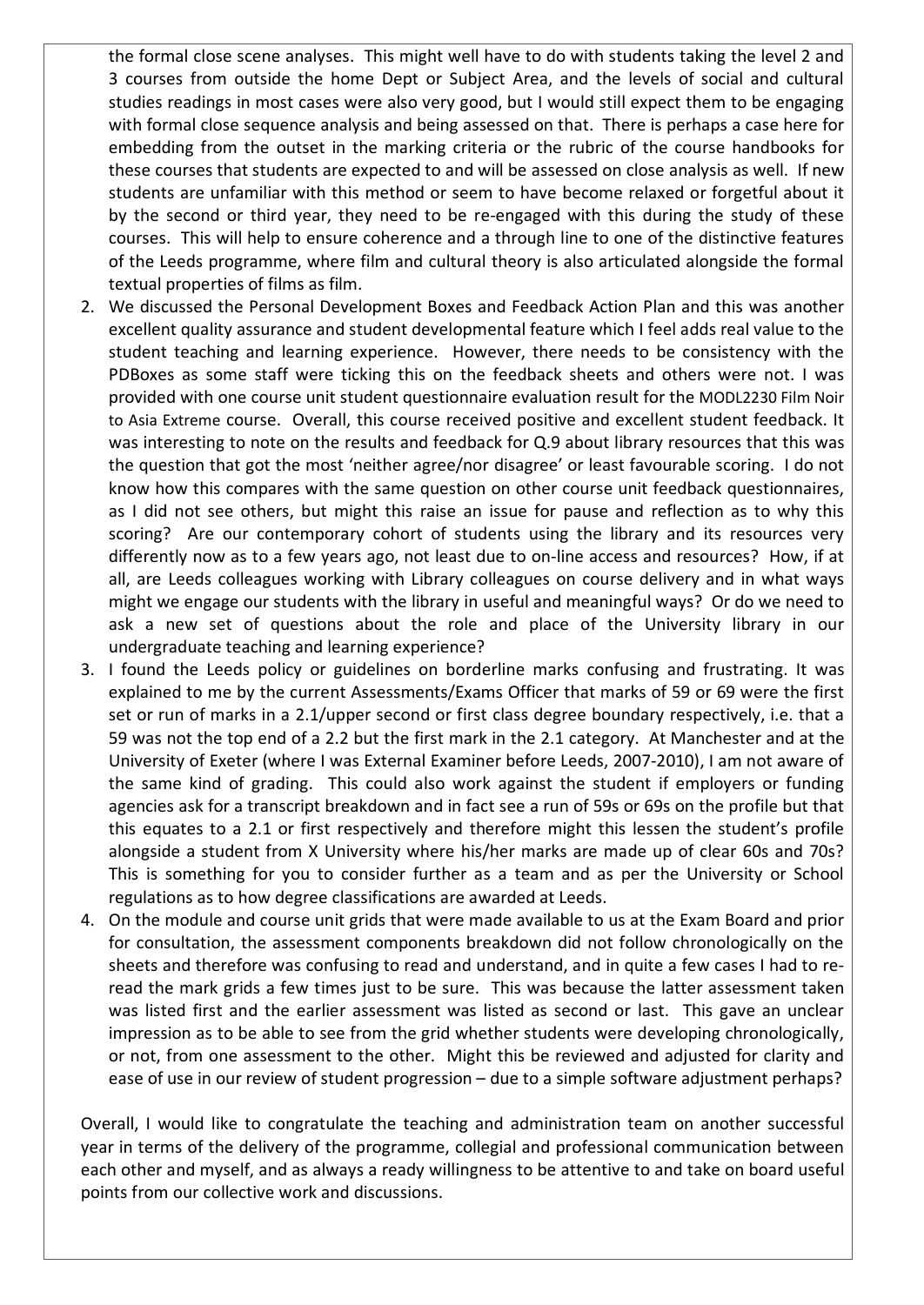# **UNIVERSITY OF LEEDS**

# **From the Centre for World Cinemas School of Modern Languages and Cultures**

**<<>>**  $\left\langle \left\langle \right\rangle \right\rangle$ E-mail:  $\langle \langle \rangle \rangle$ 

University of Leeds Leeds LS2 9JT

Telephone <> Direct Line  $\leq$  $Fax \leq$ 

13 July 2012

 $\leftrightarrow$  $\leftrightarrow$ 

# **Ref.: Reply to External Examiner's Report**

Dear  $<<$ >>

Thank you very much indeed for your detailed and overall positive report on the 2011-12 performance of the Centre for World Cinemas' undergraduate elective and Joint Honours core modules, MODL1030 Introduction to World Cinema 1, MODL2230 From Film Noir to Asia Extreme: Questioning Genre in World Cinema and MODL3230 Cinema in the Digital Era. I am sorry that you were not given enough time to examine MODL1040 Introduction to World Cinema 2, as this year we had a particularly strong course design and cohort, but we will do our best to avoid this problem next year.

We are pleased to hear that you are generally satisfied with our programme design, and that you have found evidence of excellent teaching in our students' coursework. Equally rewarding is your identification of robust film scholarship behind our research-led provision.

It is also reassuring to hear that you are satisfied with action taken in response to your comments last year. This year you had the opportunity to visit our Virtual Learning Environment (VLE) on site, but we hope to be able to grant you full access to it next year, prior to the exams board, as a significant part of our teaching and assessment activities now takes place there.

You have made various helpful suggestions for improvement of our programme, which we would like to address individually: